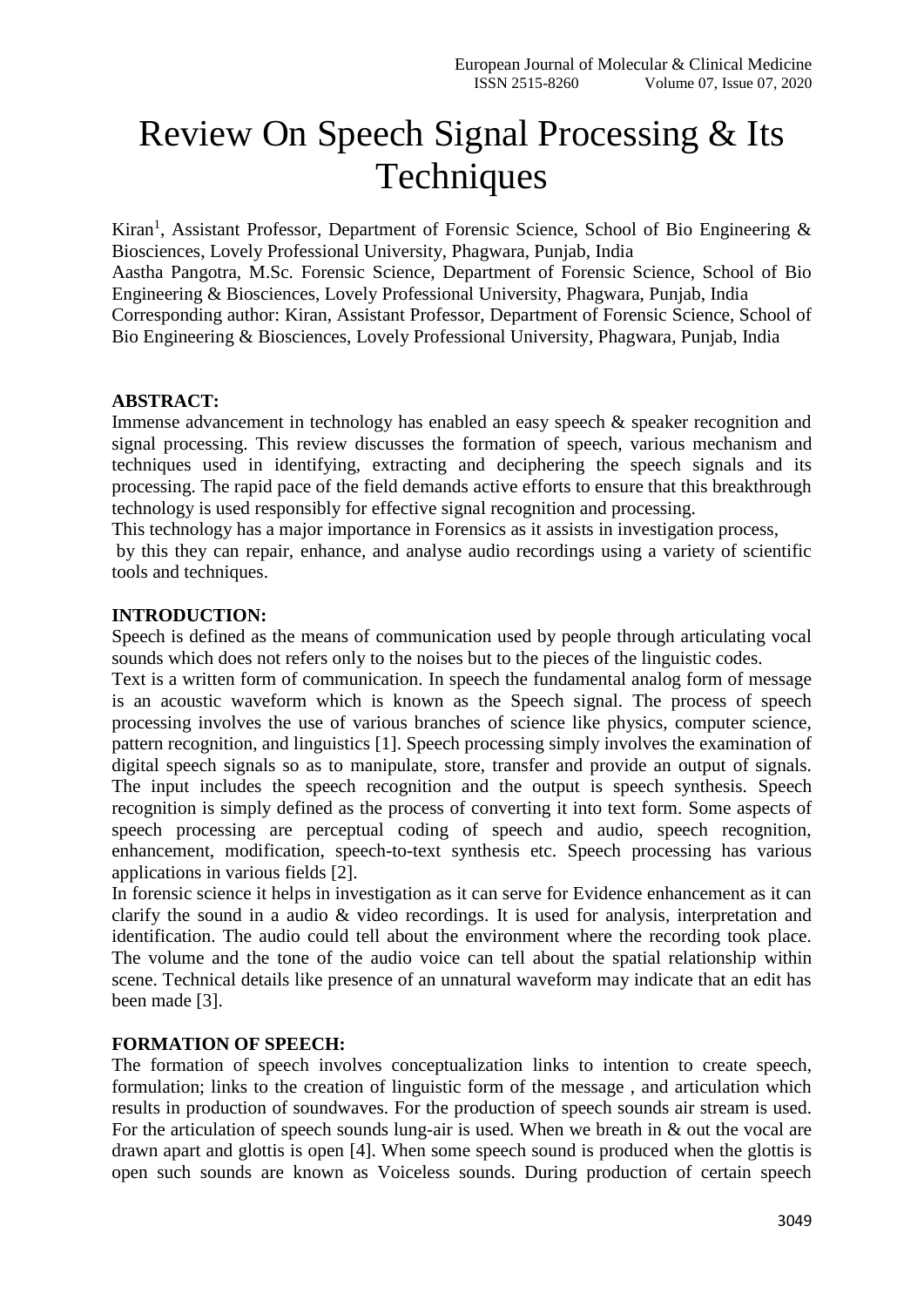sounds the vocal cords are loosely held and the pressure of the air from the lungs make them open & close rapidly, this is called the Vibration of vocal cords and the sound produced so is known as Voiced sounds.

The rate of vibration of vocal codes is called as Frequency and this determines the pitch of the voice [5].

## **PREPROCESSING OF SPEECH SIGNAL:**

This is the first phase and involves the segregation of voiced and unvoiced regions of the captured signal. It helps in adjusting and modifying the speech signal for further computer processing & feature extraction analysis [6]. It involves;

- BACKGROUND NOISE REMOVAL, in this the ambient noise is removed by using Signal-to-noise ratio.
- SPEECH WORD DETECTION, in this voice activity detectors (VAD) are used to separate speech & non-speech segments.
- ZERO CROSSING RATE(ZCR) is the rate of signal changes of signal during frame
- ENERGY NORMALIZATION
- WINDOWING, in this the segmented waveform is multiplied by a time window to reduce discontinuity of speech.

# **FEATURE EXTRACTION OF SPEECH SIGNAL:**

It is the process of converting the soundwave it a digital signal and then obtaining the various features like pitch, energy, power and vocal tract configuration from the speech signal [7]. Following techniques are commonly used for feature extraction from speech signals:

- LINEAR PREDICTIVE CODING: in this the values of signals is expressed as a linear combination of preceding values which describes the time varying linear system which represents the vocal tract. It provides auto-regression based speech features. It is a formant estimation technique. It is used for encoding speech at low bit rate although it cannot differentiate between words with similar vowel sound [8].
- MEL-FREQUENCY CEPSTRUM: used for speech processing tasks & mimics the human auditory system. The Mel frequency scale is equal to the linear frequency spacing below 1000Hz & a log spacing above 1000Hz [9].
- RELATIVE SPECTRAL FILTERING: it is a band pass filtering technique, designed to lessen the effect of noises and enhance the speech.
- PROBABILISTIC LINEAR DISCRIMINATE ANALYSIS: this is based on the i-vector having full information, it is a low dimensional vector having fixed length. It is flexible acoustic model which uses variable number of interrelated input frames [10].

# **SPEECH RECOGNITION TECHNIQUES:**

It is the process of synthesis of text form from speech. It helps in recognising isolated words, connected words, continuous words and spontaneous words.

There are mainly 3 techniques employed for this purpose:

1. HIDDEN MARKOV MODEL(HMM):

This is used for the hidden or unobserved states. It provides a simple and effective framework for modelling time-varying spectral vector sequences.

It uses forward algorithm for isolated word recognition, viterbri algorithm for continuous speech recognition and forward-backward algorithm for training an HMM. In this the states are represented as acoustic models, each discrete time step,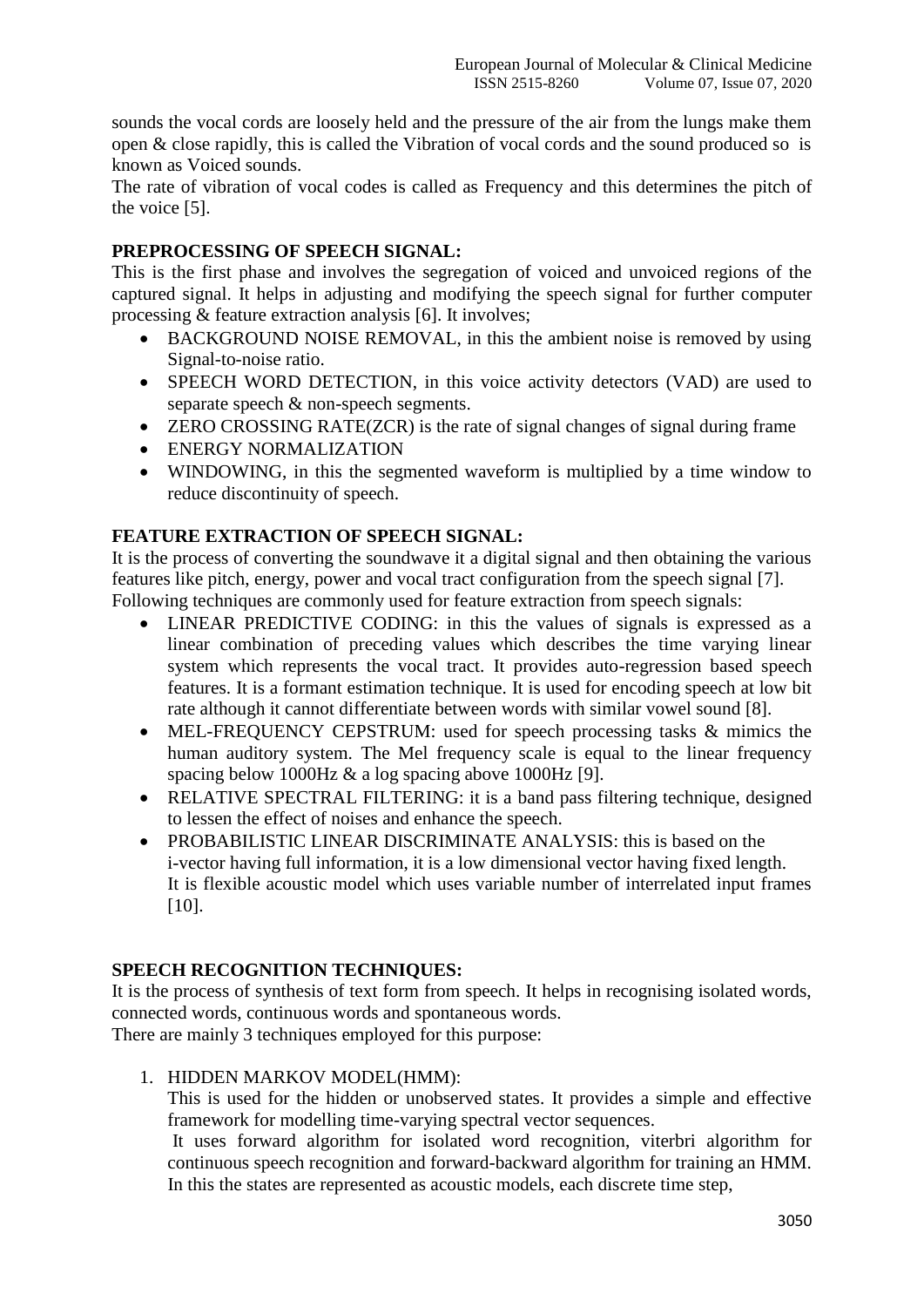a transition is taken into new state, and then the output symbol is generated. This model uses algorithm for estimation of hidden variables out of given list of observations. The transitions and output symbols chosen are governed by probability distribution [11].

### 2. DYNAMIC TIME WARPING (DTW):

It is used for comparison between two temporal sequences based on their difference between speed. It measures the similarity between the sequences which vary in time and speed, it also finds the optimal nonlinear alignment between them [12].

## 3. ARTIFICIAL NEURAL NETWORKS(ANN):

This model is based upon the reasoning of neurons of human brain. ANN is made up of number of processing units also known as neurons. The neurons are connected by passing signals and output is transmitted through outgoing neuron which have branches transmitting the same signal. The single unit of this system is known as perceptron. This system helps in character recognition [13].

Various other studies have been done in this regard with successful findings [14-23].

### **CONCLUSION:**

Speech signal processing can be used in field of forensic science for identification of a criminal. In order to achieve effective feature extraction, we can use techniques such as linear predictive coding, Mel-frequency cestrum, Relative spectral filtering and probabilistic linear discriminate analysis.

### REFERENCES:

[1] Kamble, B. C. (2016). Speech Recognition Using Artificial Neural Network–A Review. Int. J. Comput. Commun. Instrum. Eng, 3(1), 61-64.

[2] Wouter Gevaert, Georgi Tsenov, Valeri Mladenov, "Neural Network used for Speech Recognition", Journal of Automatic Control, University of Belgrade, Vol. 20, pp. 1-7, 2010. http://dx.doi.org/10.2298/JAC1001001G

[3] Ganesh Tiwari,"Text Prompted Remote Speaker Authentication: Joint Speech & Speaker Recognition/Verification System.

[4] http://www.guidogybels.eu/asrp4.html

[5] Yashwanth H, Harish Mahendrakar and Suman Davia, " Automatic Speech recognition Using Audio Visual Cues", IEEE India Annual Conferencec pp. 166-169, 2004.

[6] G. Saha, Sandipan Chakroborty, Suman Senapati, "A New Silence Removal and Endpoint Deletion Algorithm for Speech and Speaker Recognition Applications.

[7] Urmila Shrawankar, Dr. Vilas Thakare, "Techniques for Feature Extraction in Speech Recognition System: A Comparative Study.

[8] Lei Xie, Zhi-Qiang Liu, "A Comparative Study of Audio Feature for Audio Visual Conversion in MPEG-4 Compliant Facial Animation", Proc. of ICMLC Dalian, 13-16, August 2006. http://dx.doi.org/10.1109/icmlc.2006.259085

[9] Honig, Florian Stemmer, George Hacker, Christian Brugnara, Fabio, "Revising Perceptual Linear Prediction", In interspeech – 2005, pp. 2997-3000.

[10] Vimal Krishnan VR, Athulya Jayakumar, Babu Anto P, "Speech Recognition of Isolated Malyalam Words Using Wavelet Feature and Artificial Neural Networks", 4th IEEE International Symposium on Electronic Design, Test and Application, 2008.